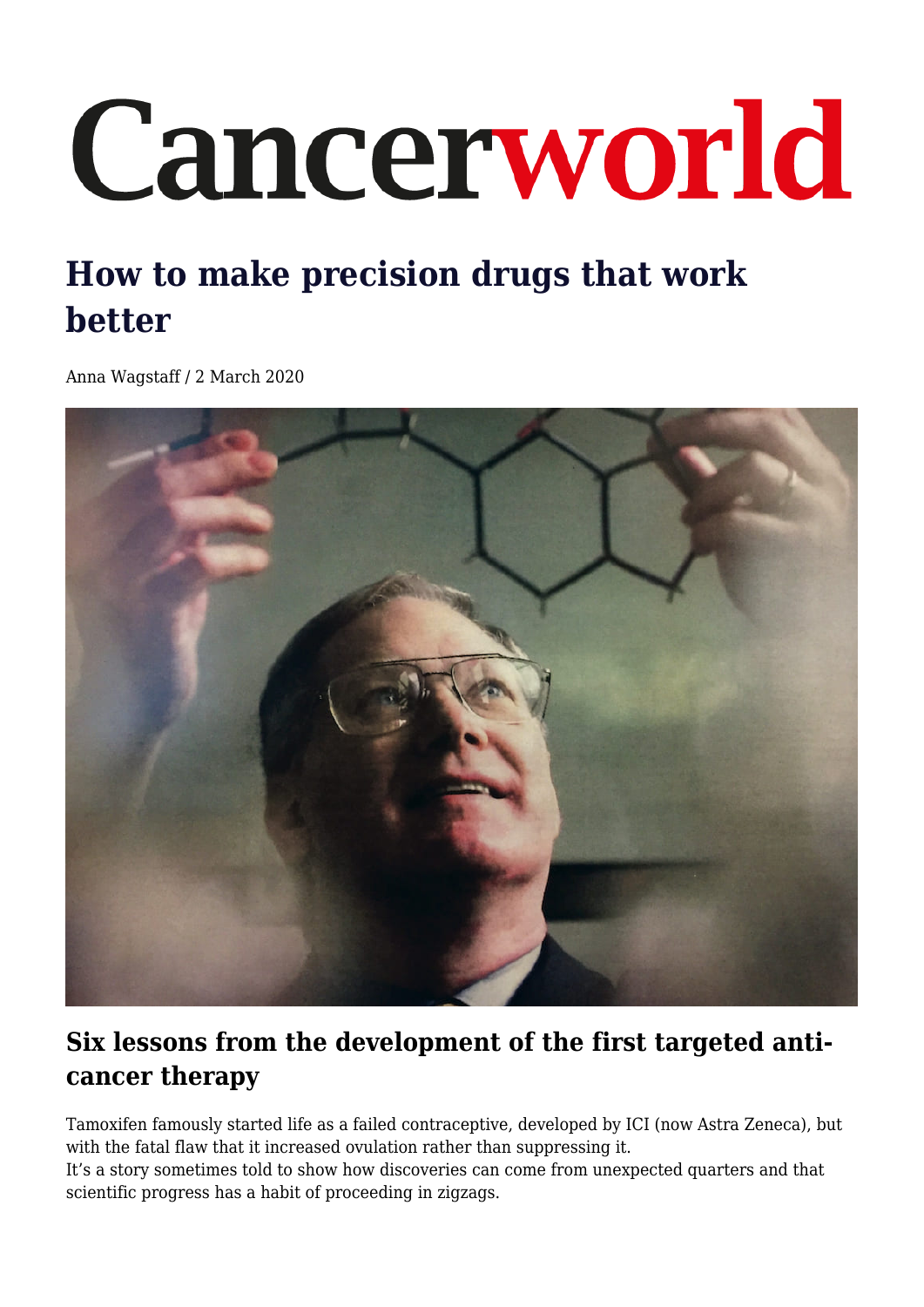Craig Jordan is the pharmacologist who took that failed drug and developed a treatment strategy for tamoxifen, and then did the groundwork for four additional selective oestrogen receptor modulators (SERMs) – saving millions of women's lives. He teaches us that such zigzaggedy progress and unexpected discoveries don't just happen. They require bloody minded, dedicated and creative scientists who refuse to give up on failures, and fight for the resources and people to do the science to turn things that might not look very promising into something that could offer real value.

By 'failures', Jordan includes the vast majority of targeted medicines currently marketed with scant evidence of real benefit. "If you go to the paper that looks at the approvals of all of these targeted therapies, they have if you are lucky 5 or 10% responses. There is no survival data, but they are on the market," (*[JAMA Onc](https://jamanetwork.com/journals/jamaoncology/fullarticle/2678901)* [2018, 4:1093–98](https://jamanetwork.com/journals/jamaoncology/fullarticle/2678901); *[JAMA Onc](https://jamanetwork.com/journals/jamaoncology/article-abstract/2713844)* [2018, 4:1789–90](https://jamanetwork.com/journals/jamaoncology/article-abstract/2713844)). Companies are able to sell them, says Jordan, on the basis that there's nothing else, so why not use it? "My view is: why does nobody take the time and invest the money to find out which drugs will be used and useful?"

He believes that many failing targeted drugs would turn out to be of great value if more time and resources were invested in doing the pharmacology and translational research to build a detailed picture about exactly what they are doing and how they could be improved. That takes persistence (verging on obsession in his case) and a focus on finding solutions for patients rather than marketable applications for drugs.

#### You're not going to cure cancer by sequencing everything

He worries that the major lesson to be learned from the tamoxifen/SERMs story won't be learnt, partly because tamoxifen is seen by the younger generation of researchers as "a bit like aspirin" – part of the fabric of cancer therapy that has always been there. Moreover, while tamoxifen may be formally recognised as the first targeted anti-cancer therapy, it is Herceptin (trastuzumab) and Glivec (imatinib) that researchers generally use as a reference point, as they were the first to use new molecular biology techniques to identify targets and create molecules to block them.

For Jordan, this explosion of molecular biology is part of the problem. "Everybody could just go into the lab and take tumours and sequence them and compare them with the normal human genome. All we've really done is developed a map of the world. All of these maps. But nobody has a got a clue about: What is going on in Africa? Why is Detroit different from Los Angeles? What's going on in Europe, and what are the interactions that create a European Union? Nobody has any idea because the task is so vast. You're not going to cure cancer by sequencing everything."

He says there has been a drift away from the fundamental questions: How does this drug work? How can we make it better? How do we study side effects? Could there be good side effects as well as bad? For Jordan, now professor of Breast Medical Oncology and Molecular and Cellular Oncology at MD Anderson Cancer Center, in Texas, the main drive was how to get a treatment available for women to keep them alive – and that focus seems to have got downgraded.

His one big exception to this critique relates to work on improving immunotherapies, including at MD Anderson, which is also home to Jim Allison, who received a Nobel Prize for his role in discovery of cancer therapy by inhibition of negative immune regulation. "There is a whole team of people looking at the good, bad and ugly of immunotherapy, and fixing it to be more targeted," says Jordan. "Where do the side effects come from? Can we improve this? They are looking at everything that they can to be able to find out advances useful for patients. So this is a big version of the Craig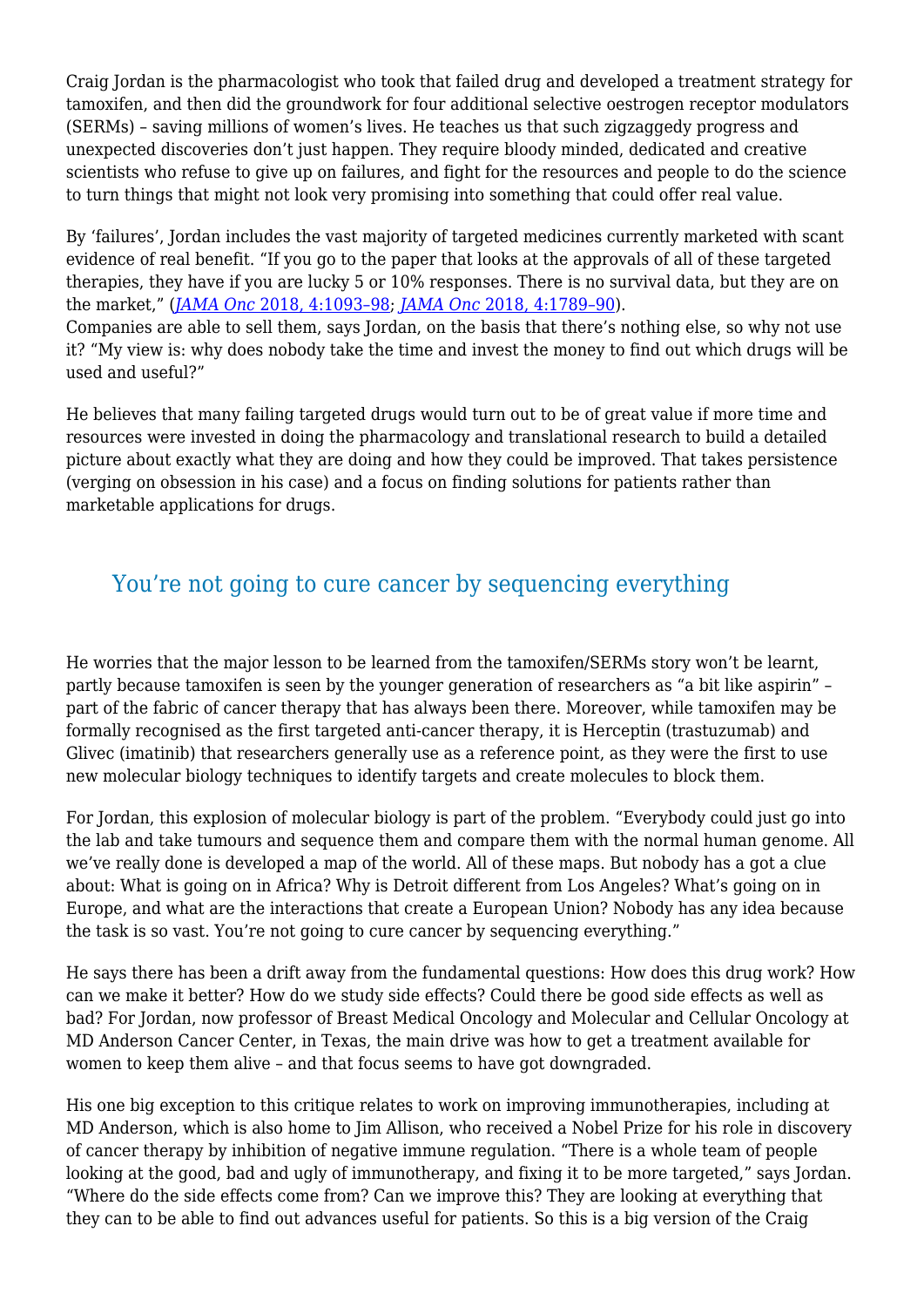Jordan model, if you like."

#### **Doing the pharmacology: lessons from tamoxifen**

When Jordan started working with tamoxifen – then known as ICI 46 474 – in the 1970s, cancer researchers were betting heavily on the potential of combination chemotherapies to deliver a cure. They had had a dramatic effect on curing childhood leukaemia and great progress was being made in Hodgkin's Disease. "Most of the clinical community were convinced you could find the right lexicon of drugs to give to any patient with any cancer and you could cure it."



At the Wisconsin Comprehensive Cancer Center, where Jordan arrived in 1980 to establish his laboratory to explore 'the good, the bad, and the ugly' aspects of tamoxifen. During the decade that ollowed, he discovered selective oestrogen receptor modulators (SERMs)

Breast cancer was a case in point, he says. "Heroic efforts were being made to try to treat women with massive doses of chemotherapy and bone marrow transplants, and none of this worked." Tamoxifen, meanwhile, an anti-oestrogenic compound that had just failed as a contraceptive, "was just lying there".

Jordan has described how, fresh from completing his PhD at the University of Leeds on the pharmacology of anti-oestrogens, he got the facilities (at the Worcester Foundation for Experimental Biology in the US) and the backing (from ICI in the UK) to explore the potential of tamoxifen in breast cancer – a story told in 'Tamoxifen the first targeted long term adjuvant therapy for breast cancer' (*[Endocr-Relat Cancer](https://erc.bioscientifica.com/view/journals/erc/21/3/R235.xml)* [2014, 21:R235–246](https://erc.bioscientifica.com/view/journals/erc/21/3/R235.xml)) and 'The SERM Saga, Something from Nothing' (*[Ann Surg Oncol](https://link.springer.com/article/10.1245%2Fs10434-018-6931-6)* [2019, 26:1981–90](https://link.springer.com/article/10.1245%2Fs10434-018-6931-6)).

However, it is what happened next, and over the following decades, that is probably more important for drawing lessons that can be applied to developing better cancer drugs today.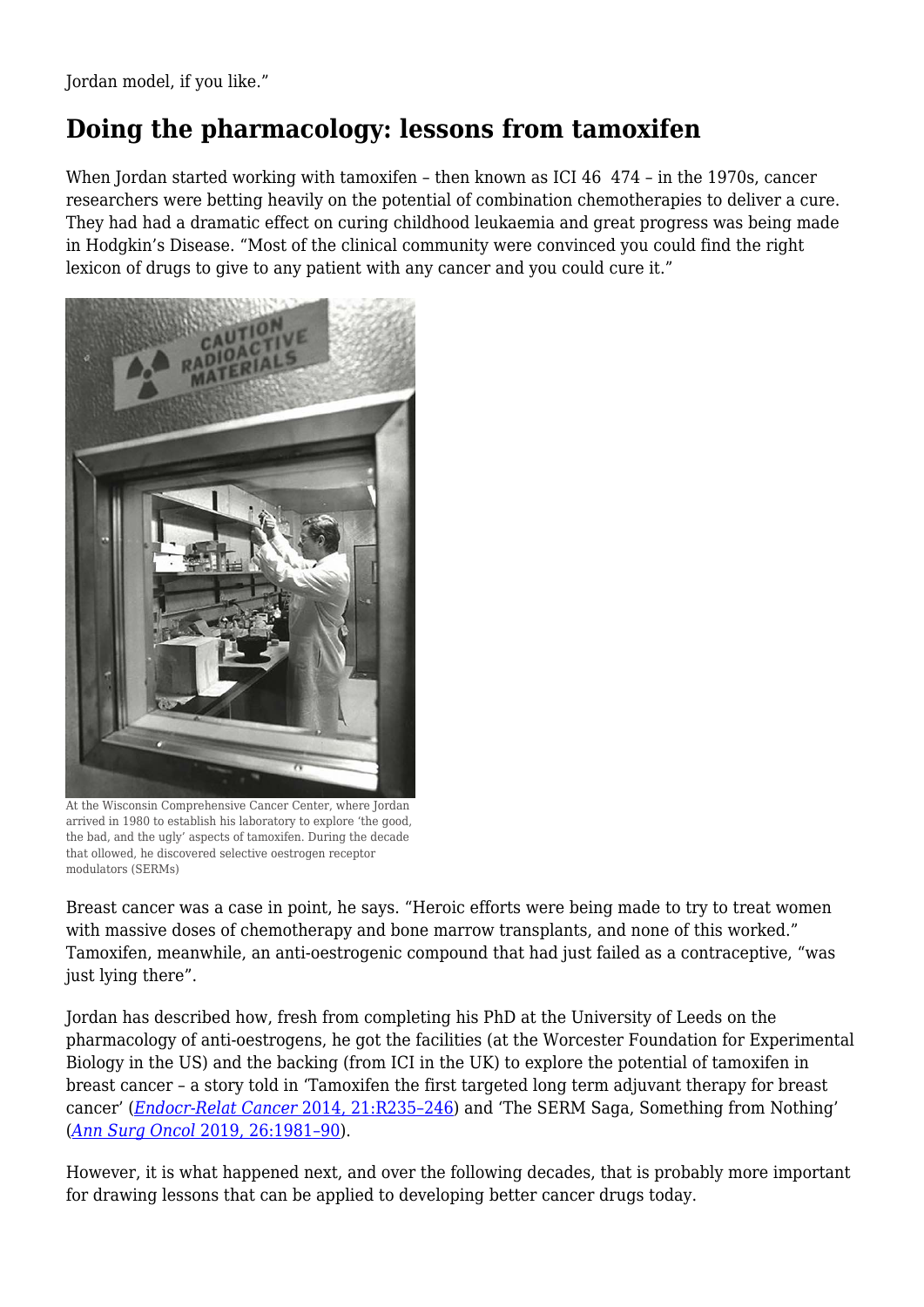#### **Lesson 1: How can this drug save lives? – a conversation with nature**

The potential for treating breast cancer by cutting its access to oestrogen had been partly understood since the 1890s when George Beatson had shown that excising a woman's ovaries could delay the progress of some breast cancers. However, ICI's chief interest in developing ICI 46 474 was as a contraceptive, so until Jordan got the go-ahead to work on the drug in the early 1970s, not a single anti- $\Box$ tumour experiment had been done with it in the laboratory.

Arthur Walpole, who had been in charge of developing the agent as a contraceptive, but had a deep interest in cancer research, played a key role in convincing ICI not to ditch their drug at this point, but to advance it for approval as an orphan drug for use in advanced breast cancer. With his PhD background in anti-oestrogens, Jordan was tasked with doing the pharmacology to understand about its mechanism of action and clinical opportunities.

Tamoxifen's impact in the metastatic setting, used across all tumours regardless of their hormonal status, was not spectacular. With a response rate of around 30% and a duration of response of around one to two years, it was no better than the hormonal therapies – high-dose oestrogen or androgen – that were already in use. The side effect profile was admittedly better, but the costs were higher, and ICI were not convinced there was money to be made with it.

But everything Jordan was learning about the drug was telling him that its true potential lay with a different strategy. His experiments with carcinogen-induced rat mammary cancers showed rapid tumour induction in controls, while those treated with tamoxifen remained completely tumour free: "Two depot injections of tamoxifen, which each had a biological action for many months, completely wiped out the development of tumours."

He also showed that administering the tamoxifen sooner after inducing tumours with carcinogen was more effective than later, and that shorter duration delayed tumour development, but continuous administration had a long-term preventive effect (figure opposite).

The pharmacology, which Jordan describes as "a conversation with nature", was telling him that the strength of tamoxifen lay in its potential as a preventive, or at least in very early disease. There were good reasons not to go down this route, however.

Firstly, prevention would mean giving the drug to healthy women who may never go on to develop the disease, so the side effects and risk would have to be negligible. Secondly, it is always more difficult to demonstrate efficacy in prevention than treatment, as prevention measures non-events. And anyway there was a high degree of scepticism within the research community about the efficacy of the drug, says Jordan.

#### The question was never: What is the easiest endpoint to prove? or What is the quickest route to market?

"They were saying 'With chemotherapy women get sick, we see their blood cells go down, we know it's killing cancer cells because it's killing their healthy cells as well. This has virtually no side effects and you are saying use this because you think it will be able to kill cancer cells. You have no real evidence it will be able to do that.'"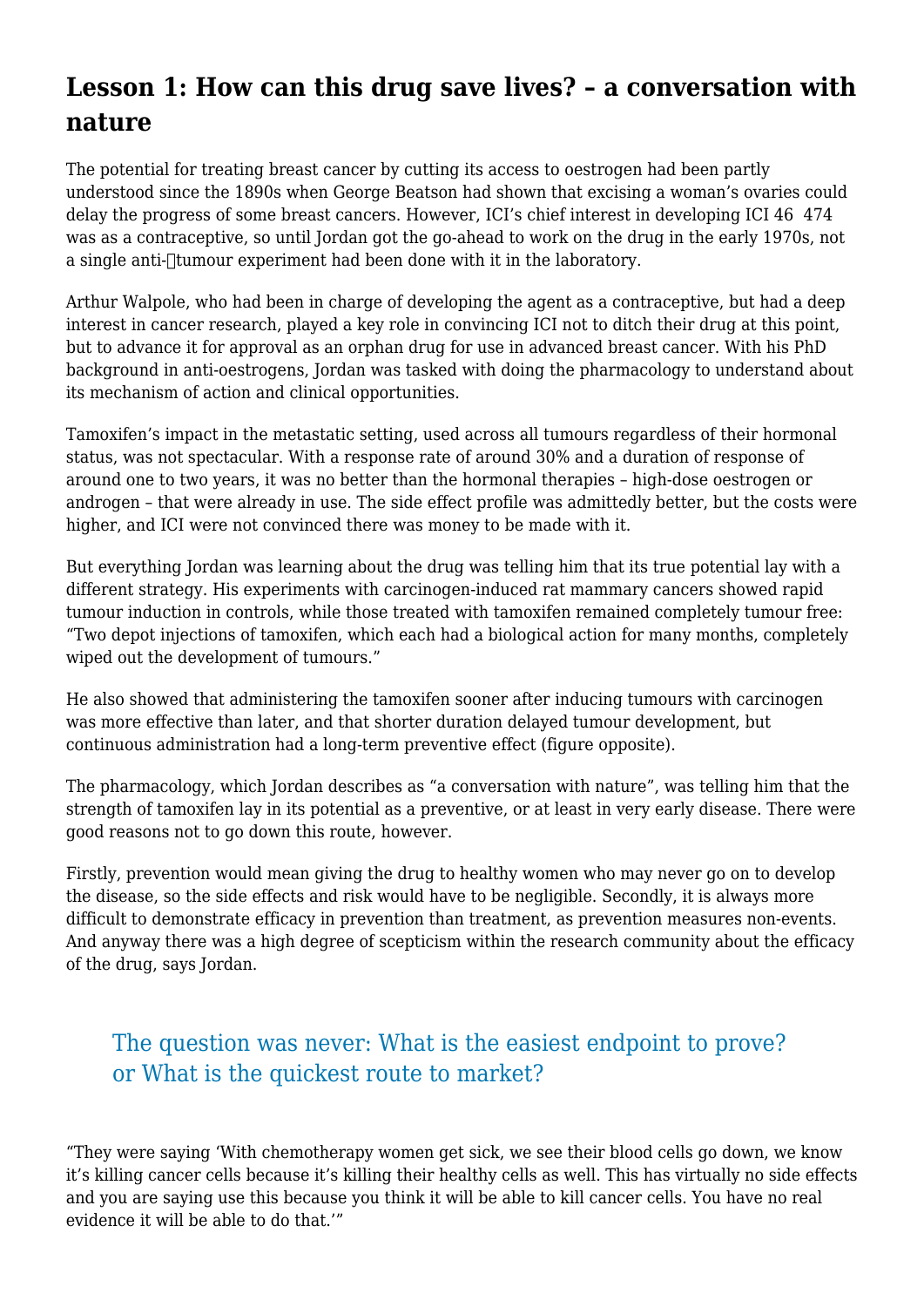For Jordan, however, the key question was never: What is the easiest endpoint to prove? Or what is the quickest route to a marketable drug? but rather: "What will keep women alive?"

#### Lesson 2: Face down the sceptics - nature does **not** lie

By the mid-1970s, and with Jordan now back in the UK, the concept of hitting cancer early was beginning to gain traction on both sides of the Atlantic, particularly in the form of adjuvant treatment following surgery for early breast cancer. "My philosophy was that it is no good trying to cure people at the end of life. You've got to hit it strategically somewhere along the way that will become vulnerable. That is after a woman had had a mastectomy and there are micrometastases around her body but we can't see them."



#### **Nature says… continuous tamoxifen is the way to go**

This data was first presented at the King's College Cambridge Breast Cancer Symposium, September 1977. Jordan's argument that tamoxifen was best used as a continuous administration in a preventive setting found a very mixed reception in a clinical audience, who insisted that the strategy would inevitably lead to resistance. Subsequent trials showed Jordan was right. *Source*: VC Jordan (2014) Endocrine-Related Cancer 21:R235–R246, republished with permission

In September 1977, at a packed Breast Cancer Symposium at King's College Cambridge, Jordan presented his data showing that, in rats, a continuous dose of tamoxifen could offer long-term protection against breast cancer. It was here that he first argued the case for the potential of longterm use of tamoxifen in an adjuvant setting. The suggestion did not go down well. They were horrified, says Jordan, and protested that he wasn't a doctor, didn't understand anything about drug resistance, and presented a danger. "It was completely counterintuitive in cancer, having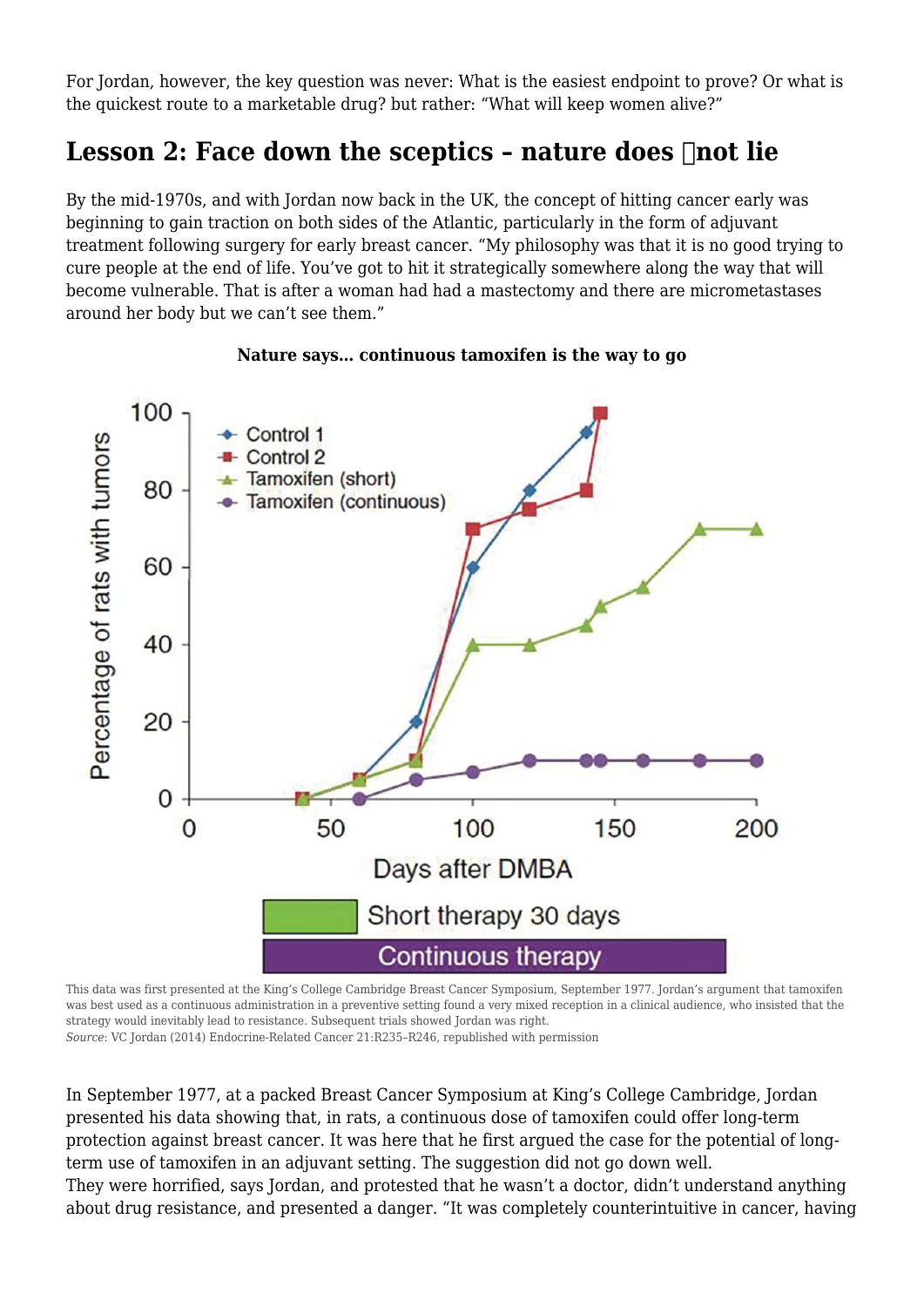a therapy you give for ever. Everyone said it can't happen."



With Bernie Fisher, one of the pioneers of breast conserving surgery with adjuvant therapy. Jordan and Fisher were the two inaugural winners of the Brinker International Breast Cancer Award (1992) for basic and clinical research respectively.

Everything that clinicians had learnt about the limitations of systemic therapies – including tamoxifen, which in advanced cancers stopped working after a year or two – pointed to the intractable problem of acquired resistance, says Jordan. The dominant feeling in the audience – with a few important exceptions – was that a strategy that risked developing resistance in an adjuvant setting meant having one less option to use if the woman then went on to develop advanced disease.

But Jordan's pharmacology was telling him long-term adjuvant treatment was the way to go. Undeterred, he took his data to the US, where he presented his case to Paul Carbone, who was setting up the Wisconsin Comprehensive Cancer Center, one of six original comprehensive cancer centres designated by the National Cancer Institute.

Here he met a very different response. Carbone invited him to join them, and head the breast cancer programme.

#### **Lesson 3: Find the right research environment**

The labs at Wisconsin became the cradle where the concept of selective oestrogen receptor modulators was developed, where raloxifene, the second SERM after tamoxifen was developed, and where early work led to three further SERMs, each addressing multiple key women's health issues.

#### The impact of tamoxifen in advanced breast cancers gave no clue about its amazing value in an adjuvant setting

Here, for the first time Jordan was based at an institute that treated patients, where clinicians and pharmacologists learned together via feedback loops between lab and clinic – long before the term 'translational research' was coined. The very significant public funding made available as part of the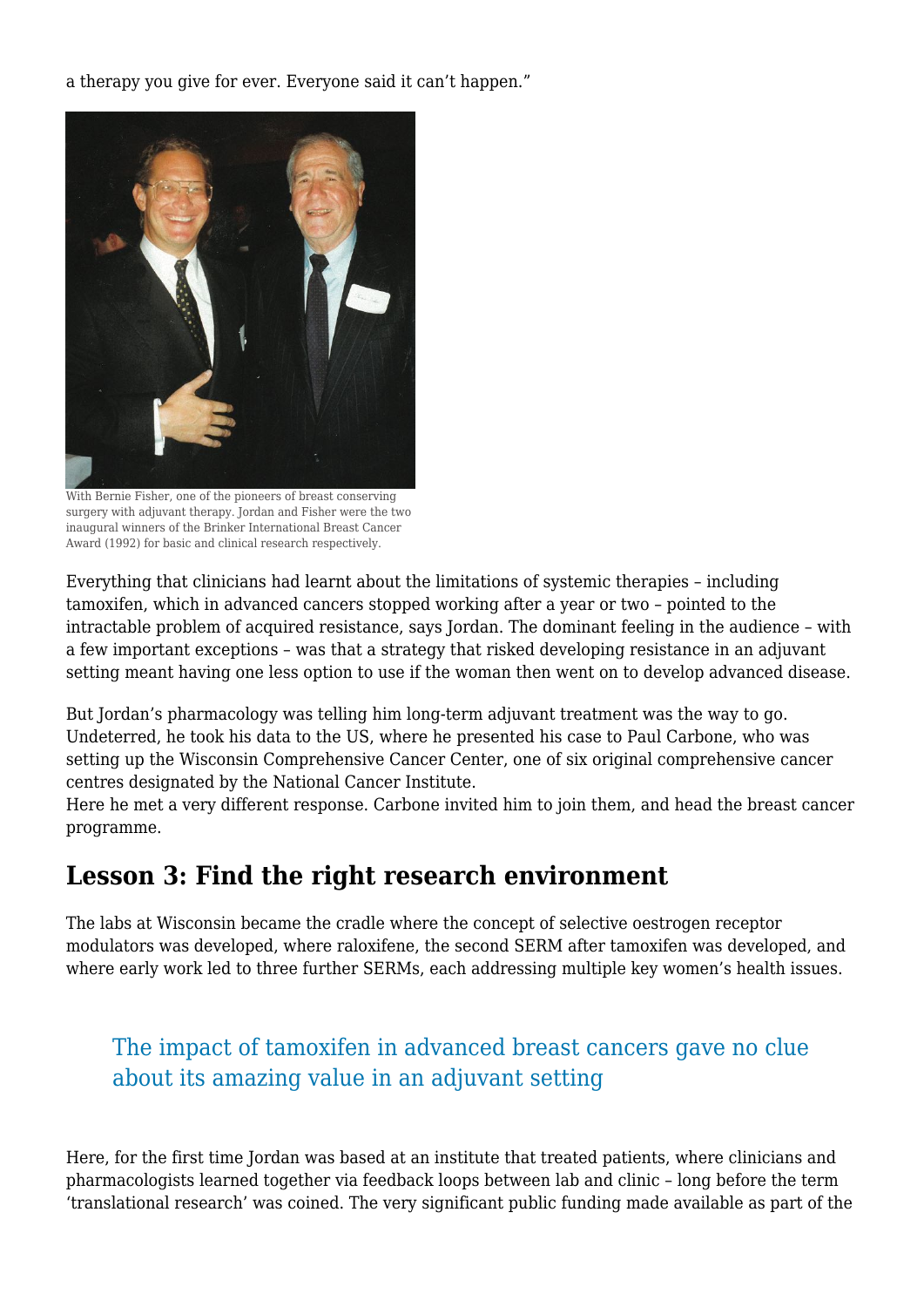'War on Cancer' gave researchers the freedom to pursue scientific strategies led by seeking solutions for patients, without constant pressure to demonstrate marketable applications for a drug, take out patents, or spin off biotech companies.

So began the interaction with clinical trials organisations such as the National Surgical Adjuvant Breast and Bowel Project (NSABP) led by Bernie Fisher, a key instigator of the trials of adjuvant chemotherapy, but also with triallists in the UK, such as Michael Baum – who was the first to trial adjuvant tamoxifen for two years rather than one (the strategically named NATO trial) – and Helen Stewart, who ran the Scottish Adjuvant Tamoxifen trial that looked at the benefit of administering the drug for five years immediately after mastectomy compared with waiting until recurrence.

The results of the Scottish trial showed "significantly prolonged disease-free survival" in the adjuvant arm for patient population.

It was not until more than 10 years later, however, with publication of the 1998 Oxford Overview Analysis – a meta-analysis of data from multiple trials done on adjuvant breast cancer therapy at that time – that the true size of that benefit became clear. In premenopausal women whose tumours were oestrogen receptor positive, adjuvant tamoxifen given for one year produced no reduction in recurrence or death rates. Two years' administration produced a small benefit on both measures. Five years gave an astonishing 50% reduction in recurrence and a 30% reduction in death rates.

If there's one lesson that Jordan wants to get across, it is this. The impact of tamoxifen used in advanced breast cancers gave no clue about its amazing potential given long-term in an adjuvant setting. "Nobody could have predicted that at all."

Winning the argument on the issue of resistance was an important key to that success – we now know that tamoxifen can continue to be administered for 10 years or more. Demonstrating that tamoxifen was a precision treatment that should only be used – and its value measured – in women with hormone-dependent breast cancer, was also key.

#### **Lesson 4: Mechanism of action – how tamoxifen became the first precision cancer therapy**

Jordan understood from the start that the oestrogen receptor was likely to play a key role in tamoxifen's mechanism of action. In 1973 Elwood Jensen, who had identified the receptor some 17 years earlier, offered him the chance to visit Chicago to learn assay techniques. By 1975 Jordan's labs were able to show that tamoxifen blocks estradiol binding to human tumour oestrogen receptors.

The pharmacology told him that, unlike cytotoxics, which target every replicating cell, tamoxifen would work only in certain breast cancers – those with high levels of oestrogen receptors. This was one of the first indications that that biological drivers behind breast cancer might not all be the same. But it took another 10 years before the concept of testing and selective administration was widely accepted, says Jordan.

One reason for the delayed recognition was that the pharmacological findings had not been confirmed in the original Scottish trial, or the NATO trial, probably due to a lack of preparation of the tissue before it got to the lab, which destroyed the oestrogen receptor.

By the early 1990s, though, testing breast tumours for their hormonal status became routine, signalling the arrival of the concept of precision cancer medicine.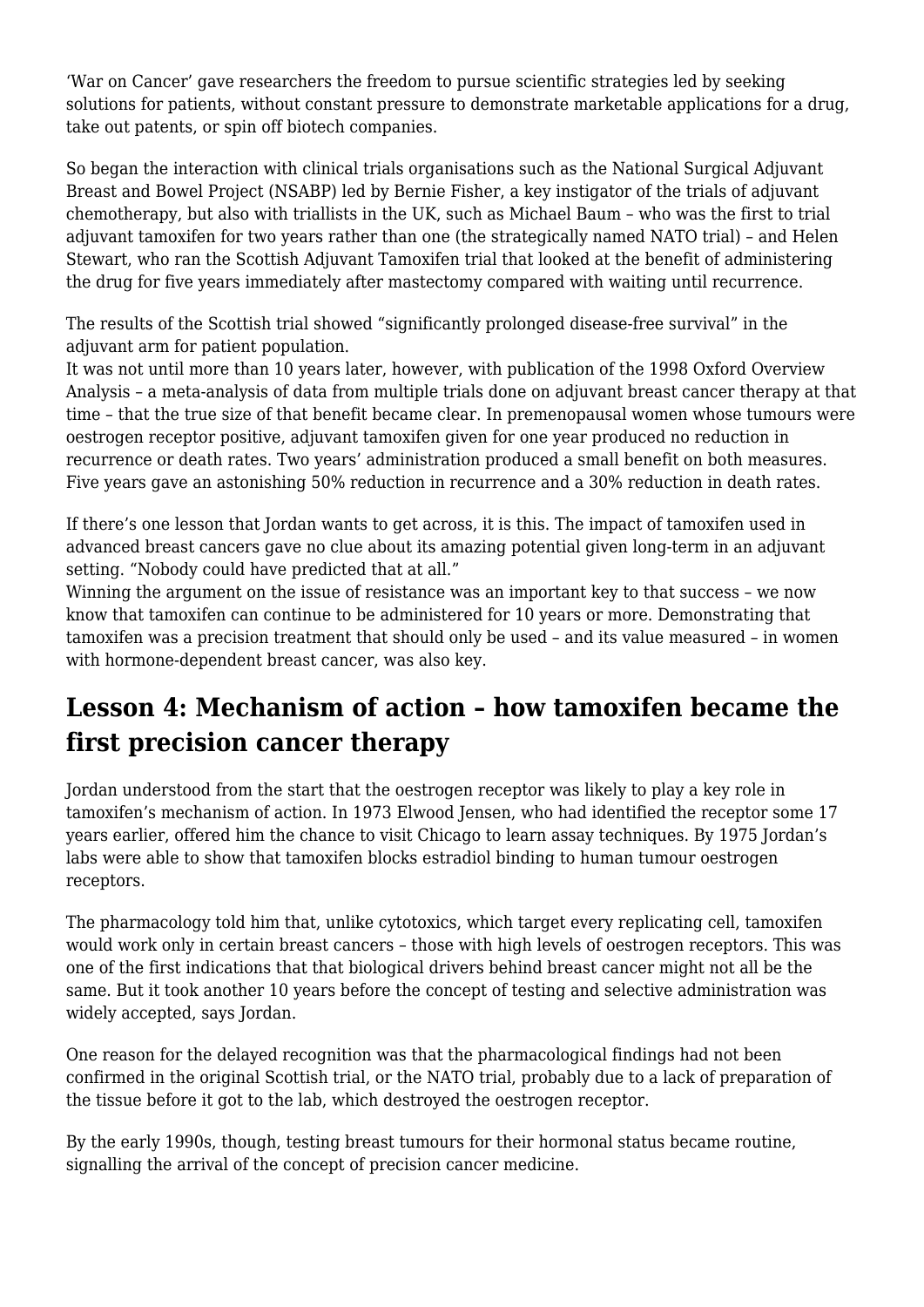

With Umberto Veronesi (centre), who developed the quadrantectomy breast surgery technique and, together with Gianni Bonadonna (left), led the first big adjuvant therapy trials

## **Lesson 5: Search for 'the good, the bad and the ugly'**

Tamoxifen was now a block buster drug delivering unparalleled benefit to hundreds of thousands of women across the world. At this point, Jordan decided to do something that drug sponsors never do: he and his lab went back to the molecule to find out everything they could.

"I was trained as a pharmacologist to look for the good, the bad and the ugly. You've got to be able to spot what is going to go wrong, so people do not die. We took it apart like nobody else had taken it apart. Nobody else was interested. The drug was on the market. Who cared?"

He had won the argument about long-term administration of a cancer drug. He would now take responsibility for exploring every aspect of its impact, to look for potential side effects and drivers of resistance.

That is how Jordan – having devoted his career to a drug he believed in and steered to success – ended up as the person who sounded the alert over the raised risk of endometrial cancer associated with taking tamoxifen.

Jordan's lab had noticed that the drug had a uterine 'tickle', inducing small changes, principally a thickening of the uterine wall. To find out more, his lab conducted experiments with immunedeficient mice, implanting human cancer cell lines, injecting oestrogen to make them grow, and then administering tamoxifen. This time they introduced a breast cancer cell line on one side of the mouse, and an endometrial cancer cell line on the other. "Here was the revelation. The breast cancer was completely blocked by tamoxifen. Gone. But the animal was dragging around a huge endometrial cancer."

#### **SERMs concept and consequences in cancer**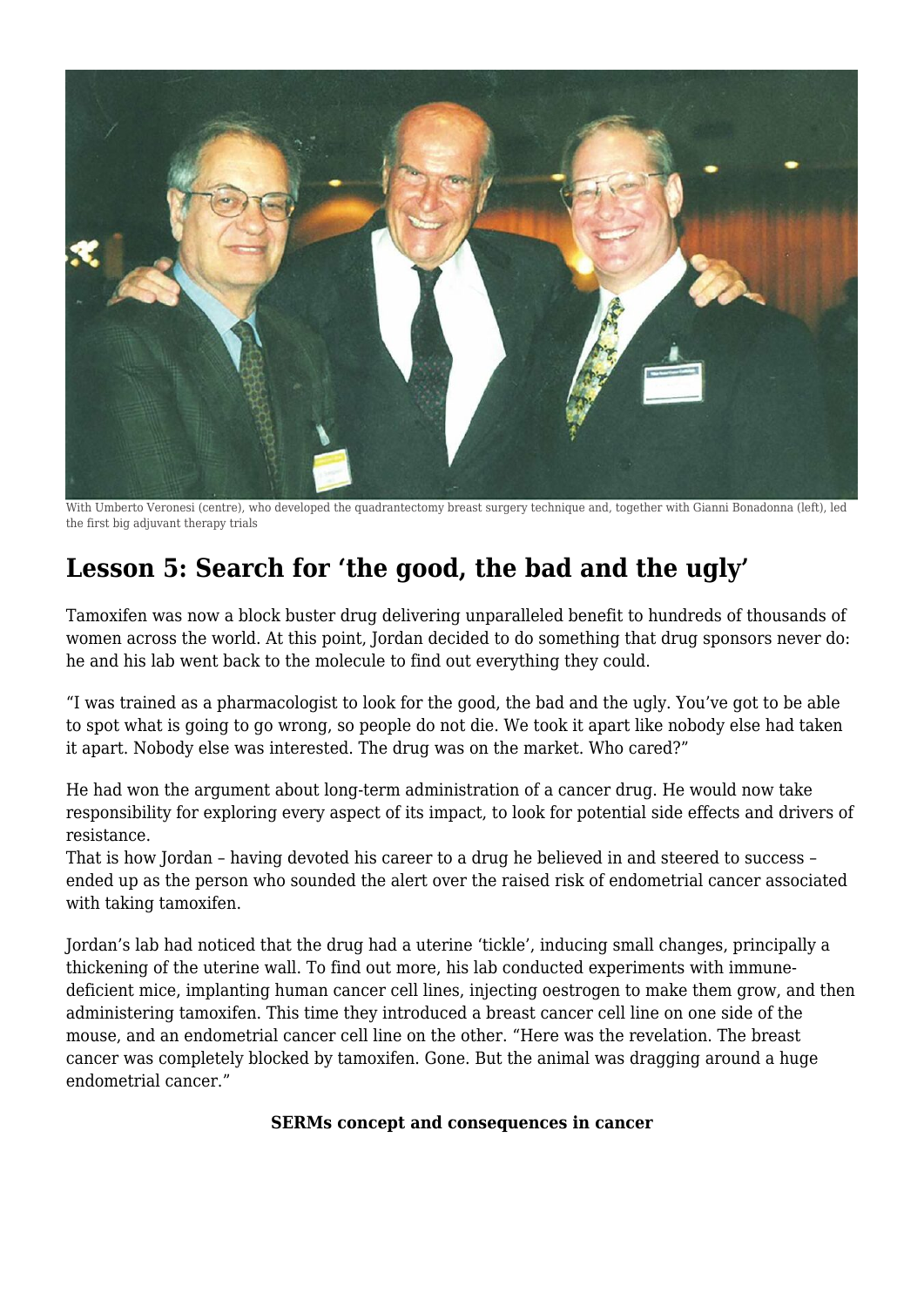![](_page_8_Figure_0.jpeg)

 The 'anti-oestrogen' drug tamoxifen turned out to be anti-oestrogenic in some parts of the body while promoting oestrogen expression in others *Source*: VC Jordan (2004) *Cancer Cell* 5:207–13, © 2004. Reprinted with permission from Elsevier

Nothing was being flagged up in the clinical setting, however, so Jordan found it hard to get his concerns taken seriously. Taking matters into his own hands, he decided to announce his findings at an international meeting he was due to address. His findings prompted a doctor, who was sitting in the audience, to report some clinical cases of endometrial cancers in women he had treated with tamoxifen.

A correspondence then opened in the pages of The Lancet between the doctor, Leonard Hardell, and Jordan. Jordan suggested checking the Scottish trial data for raised incidence of endometrial cancers. "Never seen it!" was the response, says Jordan. But then the Scottish trial, reported in *The Lancet* in 1987, had never actually collected data on the incidence of endometrial cancers. In the end it was a Scandinavian clinical trials group cancer registry that delivered the smoking gun. "They looked at their data gathered on five years of tamoxifen versus two years versus control, and said we were right… They had nine years of data, but they hadn't looked at it."

Yet again, says Jordan, it was the pharmacological work and not the clinical data that brought this essential information to light. Subsequent studies revealed that the raised endometrial risk only affected women post-menopause, as monthly menstruation is a protective factor.

This finding destroyed Jordan's hopes of a chemopreventive role for tamoxifen in postmenopausal women. But it did mean that, by the time chemoprevention trials on tamoxifen derivatives began, researchers were looking at the whole gynaecological picture. This was due to the work of his lab. "I consider it one of the best things I have ever done," he says.

#### **Lesson 6: Can we do better? Raloxifene and more…**

Painstaking exploration of 'the good, the bad and the ugly' had revealed not only the heightened risk of endometrial cancers, it also revealed some potentially 'good' and completely counterintuitive effects of tamoxifen.

Tamoxifen was only selectively anti-oestrogenic, and actually acted as an oestrogen agonist in some instances. "It would switch on and switch off sites around the woman's body that nobody had ever seen before," says Jordan. "Anti-oestrogen was thought to be anti-oestrogenic everywhere in the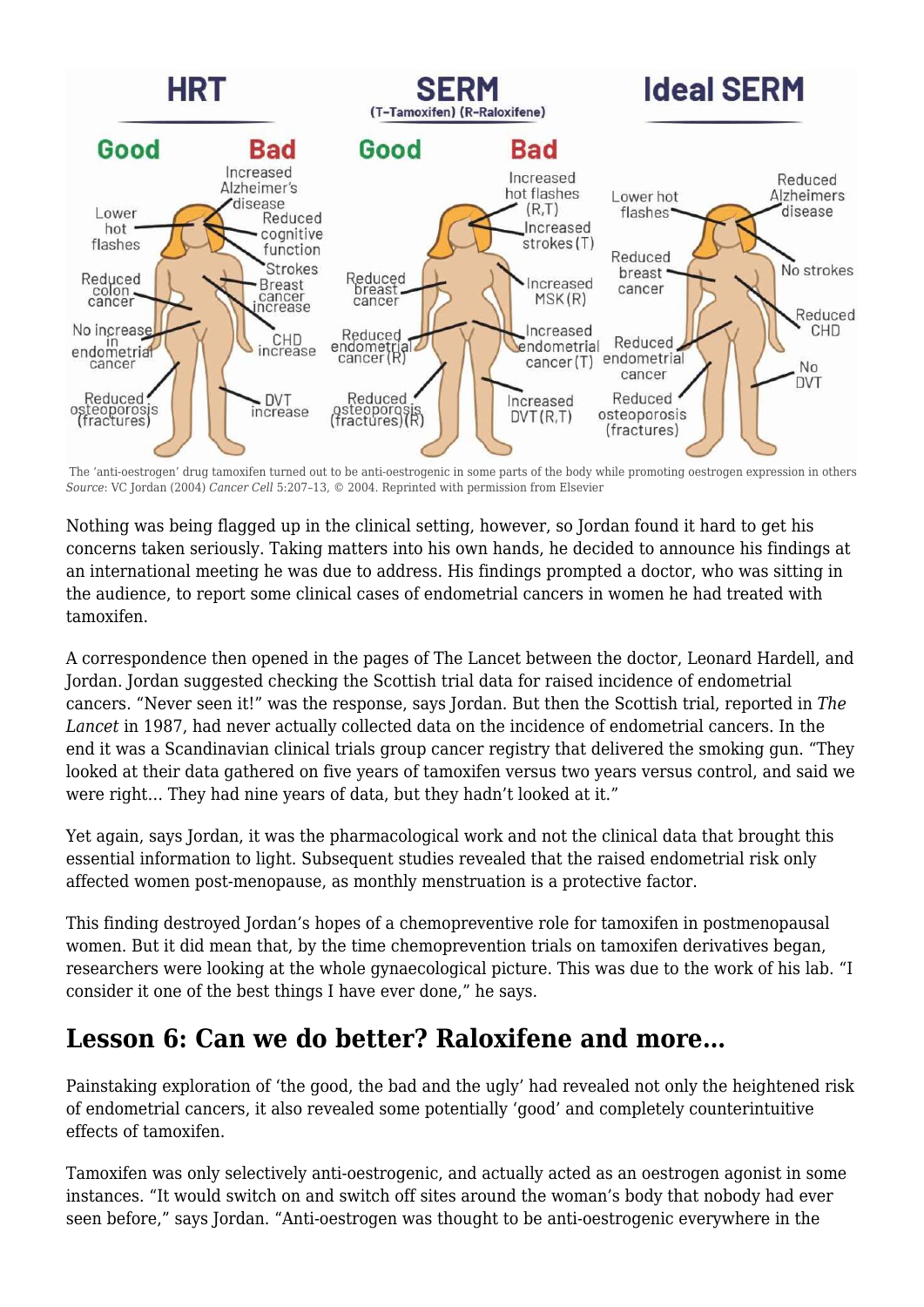body, so it would cause osteoporosis, it would cause coronary heart disease… What we found was that tamoxifen tickles the bones to make them stay strong, and it lowered circulating cholesterol."

He developed the idea of looking for derivatives of tamoxifen that might carry no risk of endometrial cancer, but could treat coronary heart disease (a bigger killer than breast cancer among women) and treat osteoporosis (another major killer of older women, due to complications of fractures), while preventing breast cancer at the same time.

That is how the concept of selective oestrogen receptor modulators, or SERMs, was born in 1989, with the ability to "treat multiple diseases with one pill".

Being the 'go-to' lab for all things related to oestrogen receptors and anti-oestrogen, over the years Jordan had accumulated a number of tamoxifen-like synthetic compounds that he'd been asked to test against tamoxifen. He now turned his attention to pulling together information about this group of drugs.

Persistence and the deep knowledge accumulated over 30 years specialising in this area, paid off in 1997 with approval of raloxifene – the second SERM discovered in Jordan's lab – for treating osteoporosis. The drug carried none of the risk of endometrial cancer associated with tamoxifen but gave protection (though only 75% as effectively as tamoxifen) against breast cancer when taken continuously.

![](_page_9_Figure_5.jpeg)

#### **The start of SERM chemistry**

The tamoxifen metabolite 4-hydrotamoxifen became the leading compound for the synthesis for raloxifene, a SERM with 100 times the binding affinity of tamoxifen for the oestrogen receptor *Source*: VC Jordan et al (1977) *J Endocrinol* 75:305–16

A theroretical study, ten years later, that compared rates of new breast cancers among women treated for osteoporosis with raloxifene compared to the then-standard hormone replacement therapy (HRT), or bisphosphonates, showed how effective this strategy was. Applying the different rates to the 500,000 women estimated to have been treated with raloxifene across the world, analysis suggested that over a ten-year period, about 27,000 breast cancers were being prevented as a side effect of active treatment for osteoporosis – a marked success for the chemoprevention strategy Jordan had always believed in [\(EJC 2006, 42:2909–13](https://www.ejcancer.com/article/S0959-8049(06)00845-8/fulltext))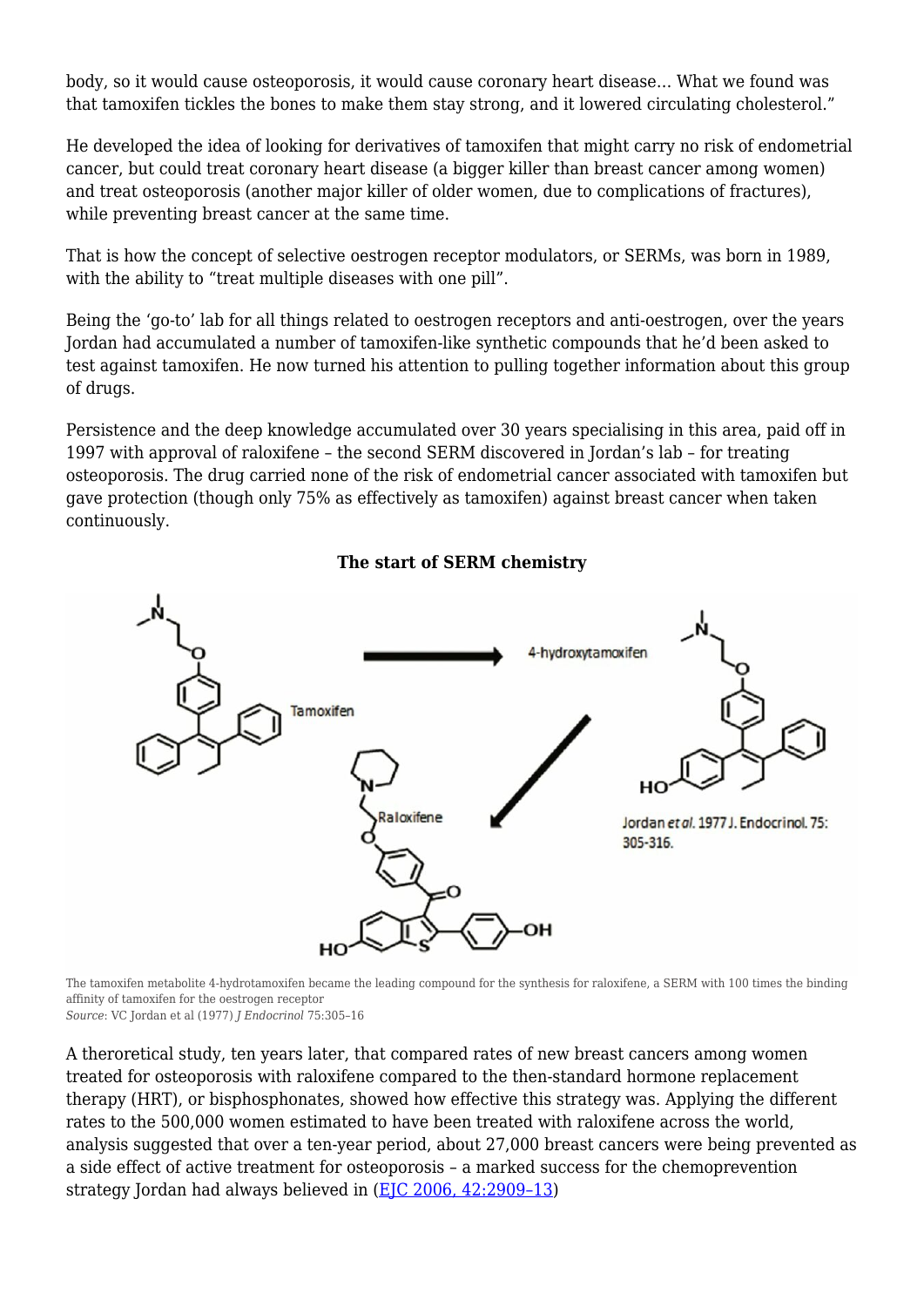In 2007, the FDA extended the indication for raloxifene for primary use in preventing breast cancer for women known to be at particularly high risk.

Three further related SERMs have since come to market: bazedoxifene – approved in Europe and the US as part of a treatment for vasomotor symptoms associated with menopause and the prevention of postmenopausal osteoporosis; ospemifene – approved on both sides of the Atlantic for the treatment of symptoms of vulvar and vaginal atrophy due to menopause; and lasofoxifene. The last of these – "an old drug from the contraceptive days," and "a miracle of medicinal chemistry", according to Jordan – decreases fractures from osteoporosis using 1% of the dose required for equivalent impact with raloxifene, while also reducing breast cancer, stroke and – a first for any SERM – coronary heart disease, though with increased risk for venous thromboembolic events.

Sadly, says Jordan, due to the intricacies of pharma marketing strategies, lasofoxifene has been left sitting on the shelf, approved but not marketed in Europe, and not even approved yet in the US.

## **Can drug development get back on track?**

A 2014 review on Past, Present and Future Challenges in Breast Cancer Treatment, written by a star cast of authors and published to mark the 50th anniversary of ASCO (the American Society of Clinical Oncology), claimed that anti-oestrogen treatments had arguably had "greater global impact that any other treatment intervention in cancer medicine," (*[JCO](https://ascopubs.org/doi/full/10.1200/jco.2014.55.4139)* [2014, 32:1979–86](https://ascopubs.org/doi/full/10.1200/jco.2014.55.4139)).

![](_page_10_Picture_5.jpeg)

In November 2019 Jordan was appointed a Companion of the Most Distinguished Order of St Michael and St George by the Duke of Cambridge, in recognition of his contribution to the field of women's health Photo: PA © PA

The reference included not just tamoxifen and its derivatives, which work through selective modulation of oestrogen receptors, but also aromatase inhibitors, a newer class of drugs introduced in the mid-2000s that work by suppressing oestrogen production.